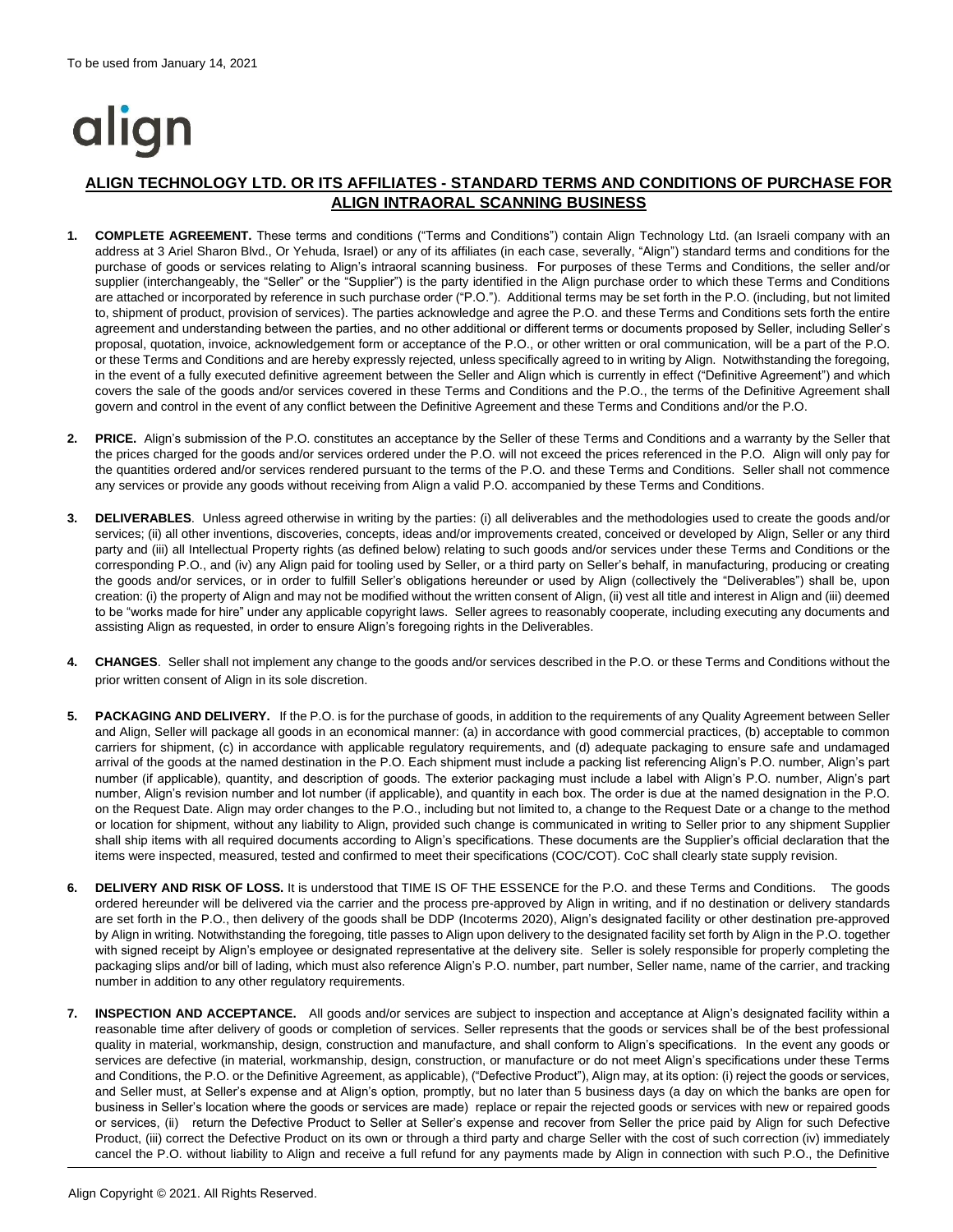Agreement, or these Terms and Conditions, or (v) modify the P.O. to delete the Defective Product and adjust pricing accordingly. Notwithstanding the foregoing, in the event of any Defective Product, Align has the right to additional compensation from Seller for any damages or additional costs incurred by Align as a result of such Defective Product.

- **8. WARRANTY.** Seller warrants and represents for a period of at least one year (or longer as specified in the P.O.) from the date of Align acceptance at Align's designated facility that all goods and/or services delivered (i) will be free from defects in workmanship, design, construction, material and manufacture (whether latent or patent), (ii) will comply with the requirements of the P.O., these Terms and Conditions, and the Definitive Agreement;(iii) will comply with specifications, composition, formulation, component specifications, software specifications and/or other instructions provided or agreed by Align, (iv) will be free from any liability, including but not limited to, a royalty, mechanics' lien or other encumbrance, and (v) the goods and/or services do not infringe upon any third party's Intellectual Property (as defined below). Seller warrants and reprsents that the goods and/or services provided under the P.O., these Terms and Conditions, or the Definitive Agreement will be delivered in a professional and workmanlike manner and will comply with all applicable laws and regulations. Without derogating from Seller's liabilities under these Terms and Conditions and the Definitive Agreement, Seller warrants that it has the legal right to and shall pass through to Align all warranties it receives from any subcomponent supplier which are included within the goods and/or services delivered to Align. Seller further warrants that all warranties described hereunder from Seller and/or such subcomponent supplier run to the benefit of Align and its customers. Seller warrants and represents to Align that (i) Align shall acquire good and clear title to the goods and/or services, free and clear of all liens and encumbrances, (ii) all materials or goods and/or services, or any part thereof, are either owned or properly licensed by Seller or are in the public domain and (iii) Seller has the full power to enter into this Agreement and carry out its obligations hereunder.
- **9. OWNERSHIP.** Align exclusively owns Align Confidential Information (as defined below), Align Intellectual Property, and Align tooling, and the Deliverables in accordance with Section 3. Without derogating from the foregoing, Align shall exclusively own, upon payment of all undisputed invoices by Align, all goods or services provided by Seller pursuant to this P.O.
- **10. TERMINATION.** The parties agree that this Agreement and the P.O. may be terminated as follows:
	- o Termination Prior to Delivery. Align reserves the right to cancel the P.O., in whole or in part, and without liability at any time prior to delivery of the goods and/or services ordered.
	- o Termination for Default. Without derogating from Align's other rights hereunder, in the event of Seller's default or breach of these Terms and Conditions, Align may terminate these Terms and Conditions and the relevant P.O. without liability upon written notice to Seller.
	- o Procedures Upon Termination. Upon termination, Seller will, upon Align's direction and at the times as specified in writing by Align, stop work under the terminated portion of the P.O., place no further orders for materials or services under the terminated portion of the P.O., settle (with Align's prior approval) any third party claims relating to the goods and/or services (including payment owed to third party sub-contractors), safeguard property related to the goods and/or services, transfer title and make delivery to Align of all Deliverables and/or work in process relating to the goods and/or services under the terminated portion of the P.O., deliver materials acquired for performance of the P.O., and preserve records documentation, and other materials relating to the goods and/or services for the time period required by Align. In the event of termination for default, Seller shall pay all costs relating to the foregoing. Seller shall at all times proceed with any portion of P.O. that has not been terminated.
	- o Payment Upon Termination. Payment for completed goods and/or services delivered to and accepted by Align under this Section will be in accordance with the pricing set forth in the relevant P.O. Seller must promptly submit any outstanding invoices for goods and/or services upon termination. Align will not have any liability whatsoever as to any goods or services not invoiced and presented to Align within fortyfive (45) days of the termination date.
- **11. PAYMENT TERMS AND INVOICE.** Align shall be under no obligation to pay Seller any sums unless a properly approved P.O. by Align, including with these accompanying Terms and Conditions, has been submitted by Align to Seller. Seller shall submit an invoice to Align no later than sixty (60) days following acceptance by Align in writing of goods and/or services. Align agrees to pay Seller all undisputed amounts as set forth in the P.O. in the currency as agreed upon the parties and as set forth in the P.O., within the current month + sixty (60) days from Align's receipt of an undisputed and proper invoice for the relevant goods and/or services which have been accepted by Align in accordance with this Section. Seller's invoice(s) must include the Supplier Name, Address, Invoice Number, Invoice Date, Purchase Order Number, Quantity, Unit Price and Extended Price, Description/Item Number, and ship to address. Align's payment of an invoice will not constitute acceptance of goods and/or services. Invoices shall be subject to review for errors, shortages, defects, or other related failure of Seller to meet the requirements of a P.O., and in the event of any of the foregoing defects, Align shall notify Seller, and Seller shall resubmit a corrected invoice in accordance with Align's written instructions.
- **12. PAYMENT.** The parties agree that all payments due and owing under this Agreement shall be made as agreed by the parties in writing. Seller agrees that it is solely responsible for paying any taxes, shipping, handling customs clearance and similar fees and statutory contributions relating to Seller's receipt of fees under these Terms and Conditions.
- **13. WAIVER; REMEDIES.** The failure of Align to require performance of any provision under this Agreement or the P.O. will not affect in any way the full right to require such performance at any time thereafter. The remedies stated herein are in addition to all other remedies at law or in equity. The parties agree that, in certain situations, monetary relief may not be a sufficient remedy, and a party may seek injunctive or other equitable relief in the event of a breach by one party of any terms relating to confidentiality or intellectual property rights in these Terms and Conditions.
- **14. INDEMNIFICATION.** Seller agrees to indemnify Align, its employees, directors, shareholders, agents, customers, successors and assigns (collectively, "Indemnitees") against any loss, damage, or other liability (including reasonable attorney or expert costs and expenses) incurred by any Indemnitee(s) (collectively, "Damages") which arise from or are attributable to any claims relating to: (i) infringement of any patent, copyright,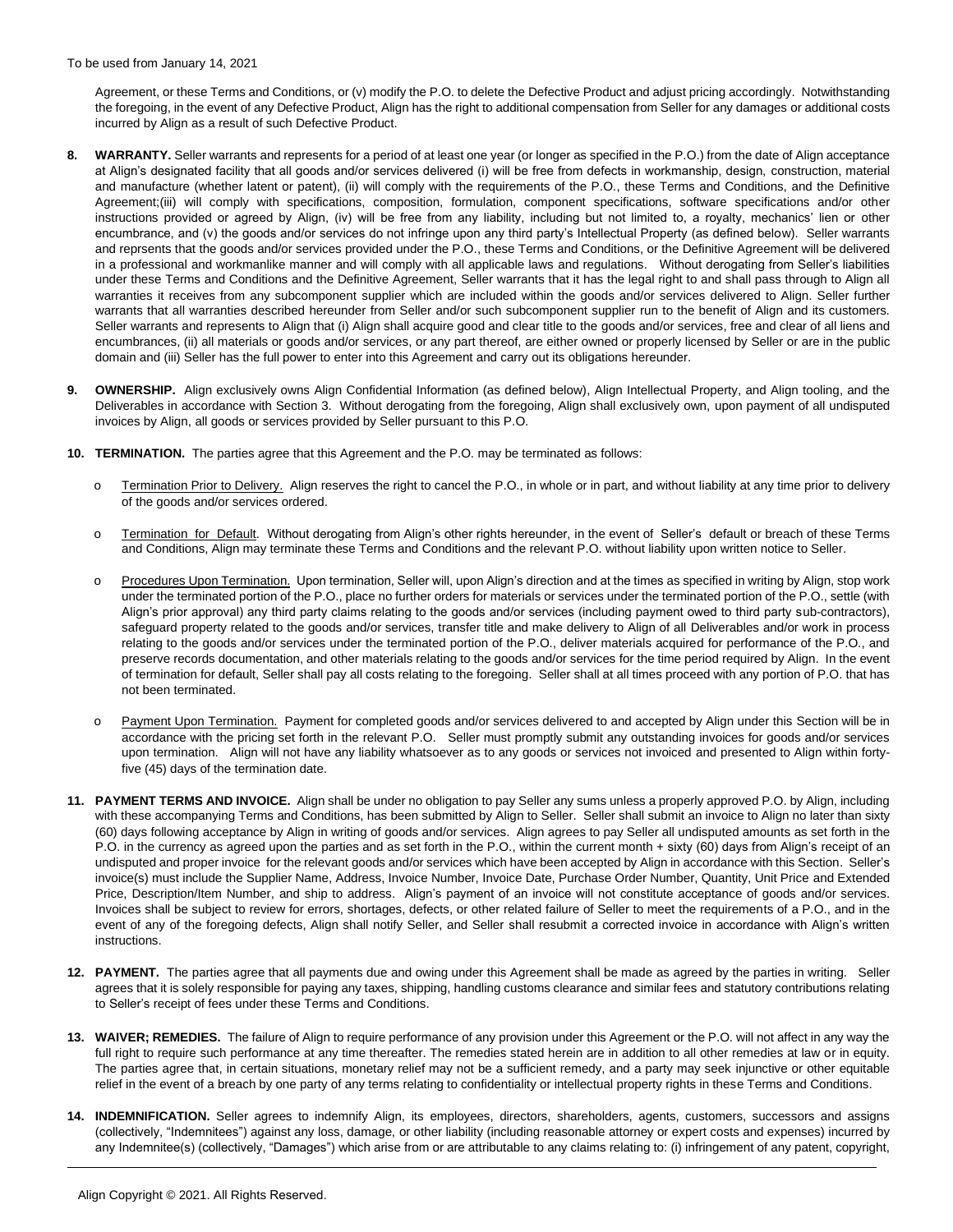trademark or other intellectual property right ("Intellectual Property") arising from or connected with the goods and/or services; (ii) personal injury or injury to property; (iii) breach of any confidentiality provisions relating to Align's Confidential Information; (iv) product liability claims arising from or connected with the goods and/or services; and (v) a breach by Seller of its obligations hereunder; provided, however, that Align must promptly notify Seller of the claim and allow Seller control over the defense and settlement of the claim with counsel reasonably satisfactory to Align. Align, at its own expense, may participate in the defense of any such claim with counsel of its own choice. Seller may not settle or compromise any claim in a manner that imposes any material restrictions, payment obligations, imputes liability to, or imposes any other obligations on Align without Align's prior written consent.

- **15. LIMITATION OF LIABILITY.** EXCEPT FOR PAYMENT FOR GOODS AND/OR SERVICES DELIVERED AND ACCEPTED BY ALIGN, IN NO EVENT WILL ALIGN'S TOTAL CUMULATIVE LIABILITY ARISING OUT OF THIS AGREEMENT OR THE P.O. UNDER ANY THEORY OF LIABILITY (WHETHER IN CONTRACT, TORT (INCLUDING NEGLIGENCE) EXCEED THE AMOUNTS OWING BY ALIGN UNDER THE APPLICABLE P.O., WHETHER OR NOT THE LIABLE PARTY HAS BEEN ADVISED OF THE POSSIBILITY OF SUCH DAMAGE THE EXISTENCE OF ONE OR MORE CLAIMS SHALL NOT EXPAND SUCH LIMIT. IN NO EVENT SHALL ALIGN HAVE ANY LIABILITY TO SELLER FOR ANY INDIRECT, SPECIAL, INCIDENTAL, PUNITIVE OR CONSEQUENTIAL DAMAGES, LOST PROFITS, LOSS OF DATA, LOSS OF USE OR COST OF PROCUREMENT OF SUBSTITUTE GOODS OR SERVICES HOWEVER CAUSED AND UNDER ANY THEORY OF LIABILITY (WHETHER IN CONTRACT, TORT (INCLUDING NEGLIGENCE), INDEMNITY OR OTHERWISE) WHETHER OR NOT SELLER HAS BEEN ADVISED OF THE POSSIBILITY OF SUCH DAMAGE.
- **16. CONFIDENTIAL INFORMATION & OWNERSHIP. "**Confidential Information" means all tangible and intangible information disclosed by or on behalf of Align or otherwise made available or accessible whether intentionally or inadvertently regardless of the manner or medium of disclosure or access that is described as proprietary or confidential or considered as confidential or proprietary by Align and relates to Align or its affiliates and shall include but is not limited to: this Agreement, the P.O., Intellectual Property, specifications, drawings, samples, ideas, concepts, prototypes, materials and equipment, capacities, inventions, manufacturing processes, pricing and financial information, business plans, marketing and development plans, and products. Align owns all Deliverables, Intellectual Property, Confidential Information, work product and results developed or created by Seller under this Agreement whether such development occurs with or without contribution by Align.
- **17. ASSIGNMENTS.** No right or obligation under this Agreement and/or the P.O. may be assigned by Seller without Align's prior written consent, and any attempted assignment without such consent will be null and void. Align may assign the P.O. at any time to any party which assumes Align's obligations hereunder.
- **18. SUPPLIER REVIEW OF PURCHASE ORDERS**. Upon Seller's receipt of a P.O. from Align, Seller shall confirm to Align within five (5) business days after receipt thereof, a firm delivery date for the goods and/or services ordered. Seller shall meet such timeline commitment. Seller shall use commercially reasonable efforts to accommodate any expedited orders. In the event of any anticipated delay or inability to fulfill a P.O., Seller shall provide Align with immediate written notice, and Align shall then have the right, without penalty or payment or any other obligations, to cancel such outstanding P.O./s or any part thereof as a result of such delay or Seller's inability to fulfill the P.O.
- **19. COMPLIANCE WITH LAW**. Seller represents and warrants to Align that it shall, at all times, comply with all applicable laws and regulations, including data privacy laws, import/export, and anti-bribery laws.
- **20. NO THIRD PARTY BENEFICIARIES**. No provisions of this Agreement are intended or shall be construed to confer upon or give to any person or entity other than Align and Supplier any rights, remedies or other benefits under or by reason of this Agreement.
- **21. NOTICES**. All written notices required by this Agreement must be delivered to the addresses set forth above by a means evidenced by a delivery receipt and will be effective: (i) if by courier, upon delivery; (ii) if by registered mail, upon delivery; or (iii) if by post, 5 calendar days after transmitting by post. Notices to each party shall be addressed to the attention of its Legal Counsel.
- **22. GOVERNING LAW AND JURISDICTION.** The validity, interpretation, enforceability, and performance of these Terms and Conditions and/or the P.O. will be governed by and construed substantively and procedurally (by excluding expressly the applicability of UCITA, or by the United Nations Convention on Contracts for the International Sale of Goods) as follows:

| <b>REGIONAL TRANSACTION</b><br><b>WHERE SERVICE OR GOOD</b><br><b>IS PROVIDED:</b> | <b>APPLICABLE GOVERNING</b><br>LAW: | <b>EXCLUSIVE JURISDICTION</b>                                               |
|------------------------------------------------------------------------------------|-------------------------------------|-----------------------------------------------------------------------------|
| United States, Canada or any<br>other location not named                           | State of New York                   | State and/or Federal courts in New<br>York, New York                        |
| EMEA, except for as specified<br>below for Israel, Turkey, Russia<br>and UAE       | Switzerland                         | Exclusive jurisdiction of the courts<br>of the city of Zurich, Switzerland. |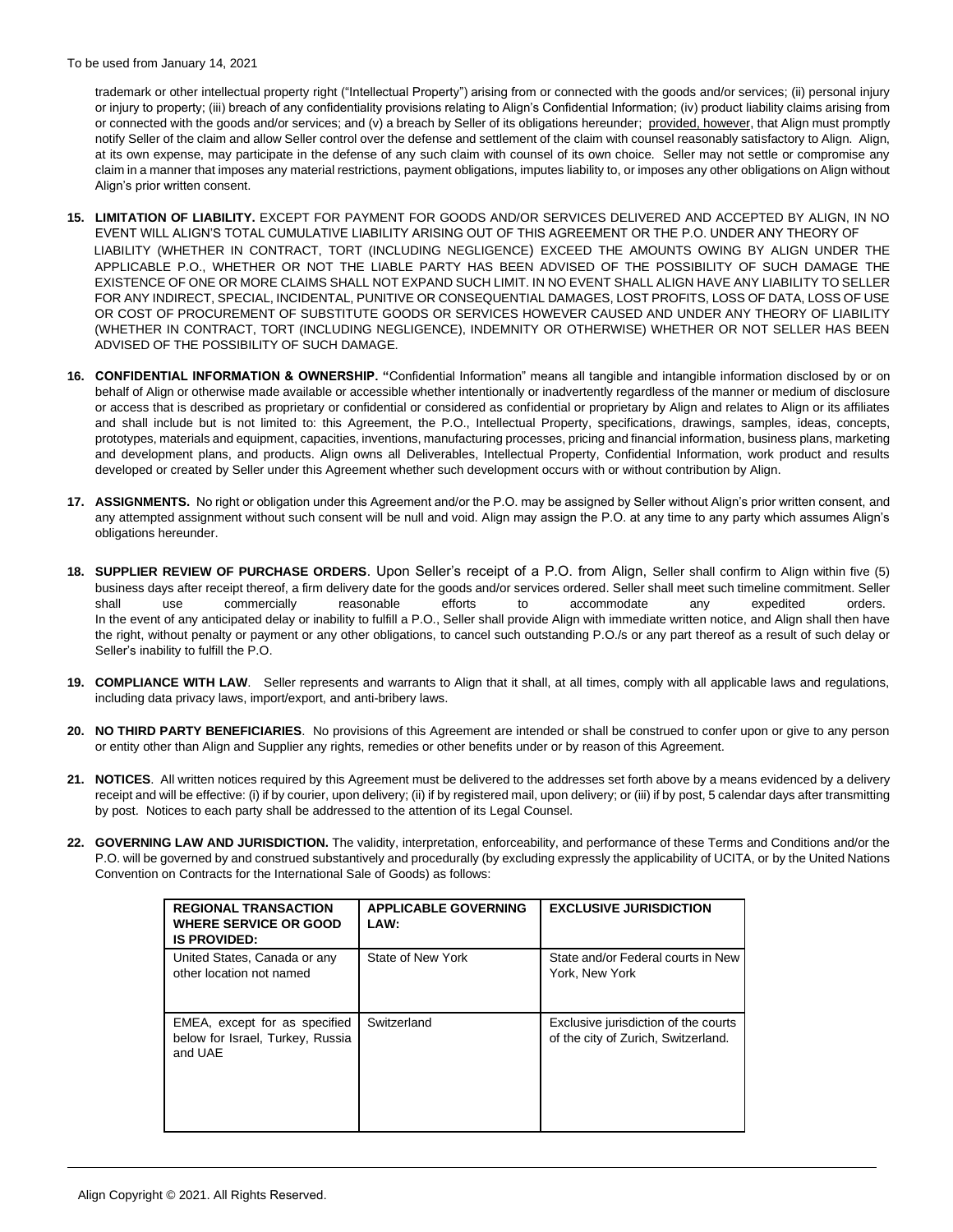| Israel                                                                                                              | Israel                                                                                                                                                                         | Competent courts of Tel-Aviv,<br>Israel                                                                                                                                                                                                                                                                                                         |
|---------------------------------------------------------------------------------------------------------------------|--------------------------------------------------------------------------------------------------------------------------------------------------------------------------------|-------------------------------------------------------------------------------------------------------------------------------------------------------------------------------------------------------------------------------------------------------------------------------------------------------------------------------------------------|
| Turkey                                                                                                              | Turkey                                                                                                                                                                         | Exclusive jurisdiction of the courts                                                                                                                                                                                                                                                                                                            |
|                                                                                                                     |                                                                                                                                                                                | of the city of Istanbul, Turkey.                                                                                                                                                                                                                                                                                                                |
| Russia                                                                                                              | Russia                                                                                                                                                                         | Arbitration Court of the Moscow<br>City                                                                                                                                                                                                                                                                                                         |
| <b>UAE</b>                                                                                                          | <b>UAE</b>                                                                                                                                                                     | Competent court in Dubai, UAE                                                                                                                                                                                                                                                                                                                   |
| Brazil, Mexico, Argentina, Costa<br>Rica, Colombia, Chile                                                           | California unless all parties<br>are from the same country, in<br>which case the law from that<br>country governs, e.g., law of<br>Brazil if all parties located in<br>Brazil. | Court of competent jurisdiction of<br>the relevant country:<br>Brazil - São Paulo<br>Mexico - Mexico City<br>Argentina - Buenos Aires<br>Costa Rica - San Jose<br>Colombia - Bogotá<br>Chile - Santiago                                                                                                                                         |
| The Peoples' Republic of China                                                                                      | People's Republic of China                                                                                                                                                     | Court located at the registration<br>place of Align Entity which sells<br>the Product and/or Service Plan<br>hereunder                                                                                                                                                                                                                          |
| Hong Kong                                                                                                           | Hong Kong                                                                                                                                                                      | Courts of Hong Kong                                                                                                                                                                                                                                                                                                                             |
| Taiwan                                                                                                              | Taiwan                                                                                                                                                                         | Taiwan Taipei District Court                                                                                                                                                                                                                                                                                                                    |
| Japan                                                                                                               | Japan                                                                                                                                                                          | <b>Tokyo District Court</b>                                                                                                                                                                                                                                                                                                                     |
| ASEAN, Republic of Korea,<br>Bangladesh, Nepal, India, Sri<br>Lanka or any other Asia Pacific<br>location not named | Singapore                                                                                                                                                                      | Any dispute will be resolved by<br>final and binding arbitration in<br>Singapore in accordance with the<br>Arbitration Rules of the Singapore<br><b>International Arbitration Centre</b><br>("SIAC") by a panel of three<br>arbitrators. The place of<br>arbitration shall be Singapore and<br>the language of arbitration shall<br>be English. |
| Australia, New Zealand                                                                                              | New South Wales, Australia                                                                                                                                                     | Competent courts of New South<br>Wales, Australia.                                                                                                                                                                                                                                                                                              |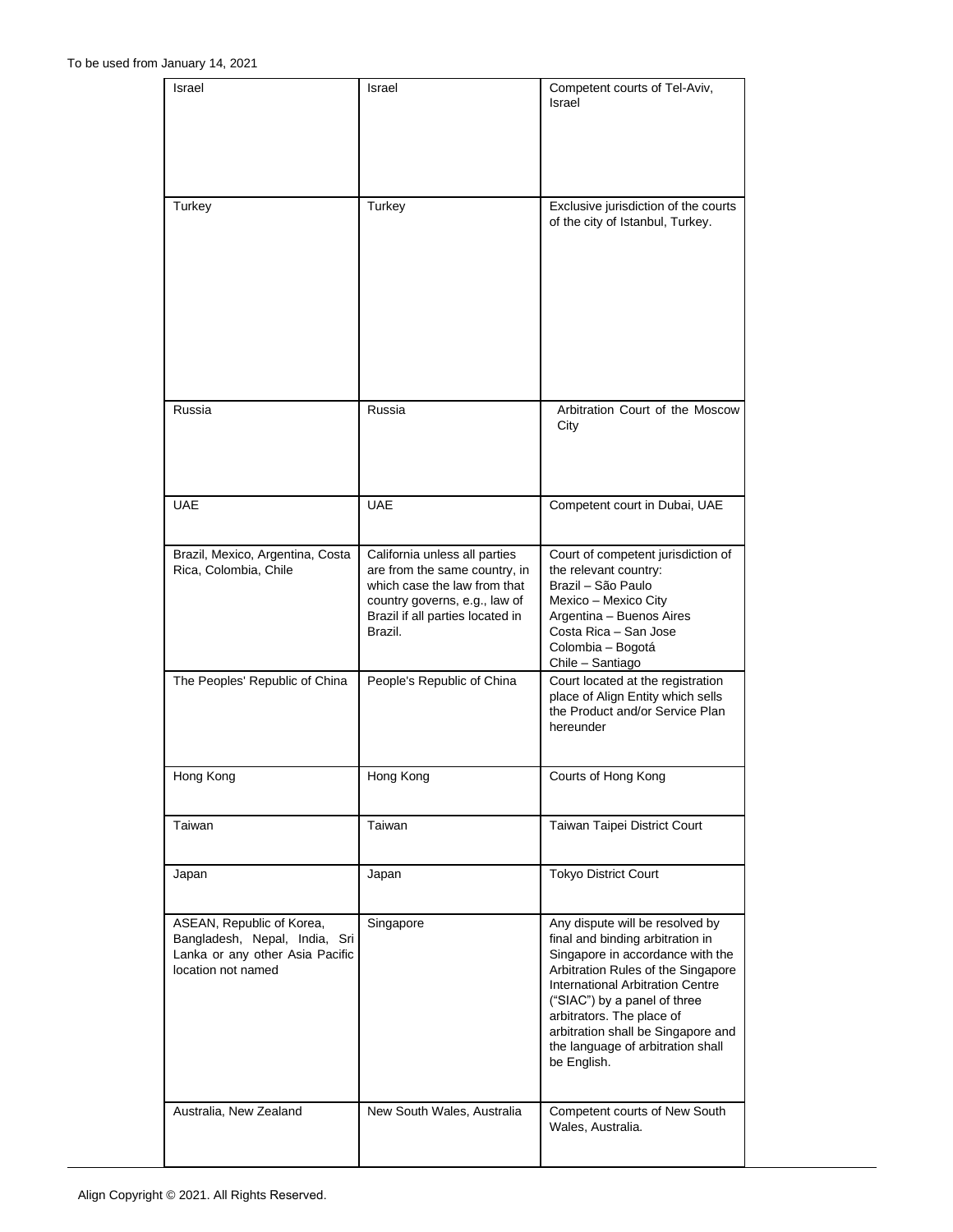For arbitration proceedings, all disputes will be resolved in English unless otherwise agreed to by the parties.

Notwithstanding the foregoing, Align may seek injunctive relief for any reason and at any time in any court of competent jurisdiction

- **23. NOTICES.** Any notice or other communication to be provided hereunder must be evidenced by a delivery receipt and will be effective upon receipt.
- 24. **INSURANCE.** Seller must procure and maintain, at its sole expense, a policy or policies of insurance at levels sufficient to support its obligations under these Terms and Conditions and the P.O., and Seller shall promptly notify Align of any change, cancellation, or non-renewal of the insurance. Upon request by Align, Seller shall provide a Certificate of Insurance or other evidence satisfactory to Align.

### **25. QUALITY CLAUSES.**

Shipping & Packaging:

- 1. Supplier shall maintain a first in, first out ("FIFO") inventory control system to ensure that nonconforming goods or prior supply versions are not inadvertently shipped to Align.
- 2. Supplier shall comply with all applicable recommendations or requirements of any customs or border control agencies with respect to goods and/or services to be imported into or exported from any jurisdiction.
- 3. All electro-static sensitive devices (ESD) shall be properly packaged to provide protection from electrostatic discharge. All ESD sensitive goods shall be clearly identified with an ESD warning on each tray, tube, or tape and reel within the shipment.
- 4. Supply packaging shall not negatively influence supply quality or include any impurities.
- 5. Moisture Sensitive Devices as identified by Supplier shall be labeled and packaged per the following:
- 6. ESD sensitive items shall be packed in a sealed static shielding bag with desiccant bags inside
- 7. All goods shall, where possible, be labeled with both human readable and bar code (code 39) at the lowest level of packaging (reel, tube, bagged tray) and shall contain the following at a minimum:<br>
A. Align Part Number<br>
B. Supplier Name
	- **Align Part Number**
	- Supplier Name
	- C. Supplier's Part Number
	- D. Manufacture Name
	- E. Manufacture Part Number
	- F. Product Description
	- G. Manufacturing Date and Lot Code
	- H. Align Purchase Order Number
	- I. Quantity contained in individual reel, tube, tray, or other acceptable packaging

Traceability: Supplier shall keep traceability by either lot or date code or where appropriate, a serial number for purpose of tracing any suspect shipment containing problems

Records: Supplier shall keep complete records that provide evidence of conformity to all requirements of the quality management system (QMS). Records shall be maintained in a manner that allows them to be readily retrievable and to prevent deterioration, damage or loss. Electronic approval and storage of records is readily available for traceability. Unless record retention, responsibilities are otherwise agreed with Align, Supplier shall maintain records for 15 years, or a time-period as required by applicable laws, rules or regulations, whichever is greater. Records shall be made available for inspection by Align, its representatives, any relevant regulatory authority such as a Notified Body or FDA, or a government authority.

Control of Specifications: Supplier shall control the distribution and use of all specifications and documents pertaining to the PO. To the extent there is a conflict between product specifications provided to Supplier by Align and the requirements herein, the product specifications shall govern. Process Control: Supplier shall control processes that affect goods or service quality and performance, including but not limited to: approval of processes and process equipment including qualification and where appropriate, validation, monitoring and control of process parameters, including a documented control plan, if required, and compliance with all specified reference standards. Align reserves the right to review and approve Supplier's qualification/validation plans and reports.

Equipment Control, Maintenance and Calibration: Supplier shall have an established system in place to ensure process and test equipment is controlled, maintained, and calibrated at stated frequencies, to ensure it is suitable for its intended purpose and is capable of producing valid results. Goods potentially impacted by use of out of calibration equipment shall be treated as nonconforming product. Calibration standards shall be traceable to recognized national and/or international standards.

Control of Sub-tier Suppliers: Supplier shall maintain controls, commensurate with risk, for the quality of all goods and/or services procured in connection with the performance of work subject to the PO. Controls shall include, as applicable, the flow down of applicable Align requirements and ensuring action is taken when sub-tier performance is not acceptable.

### Acceptance Activities:

1. Supplier shall maintain processes to ensure goods and/or services conform to Align requirements, including as appropriate, incoming, inprocess and final acceptance activities. Records of acceptance activities shall be maintained. Records shall include the acceptance activity